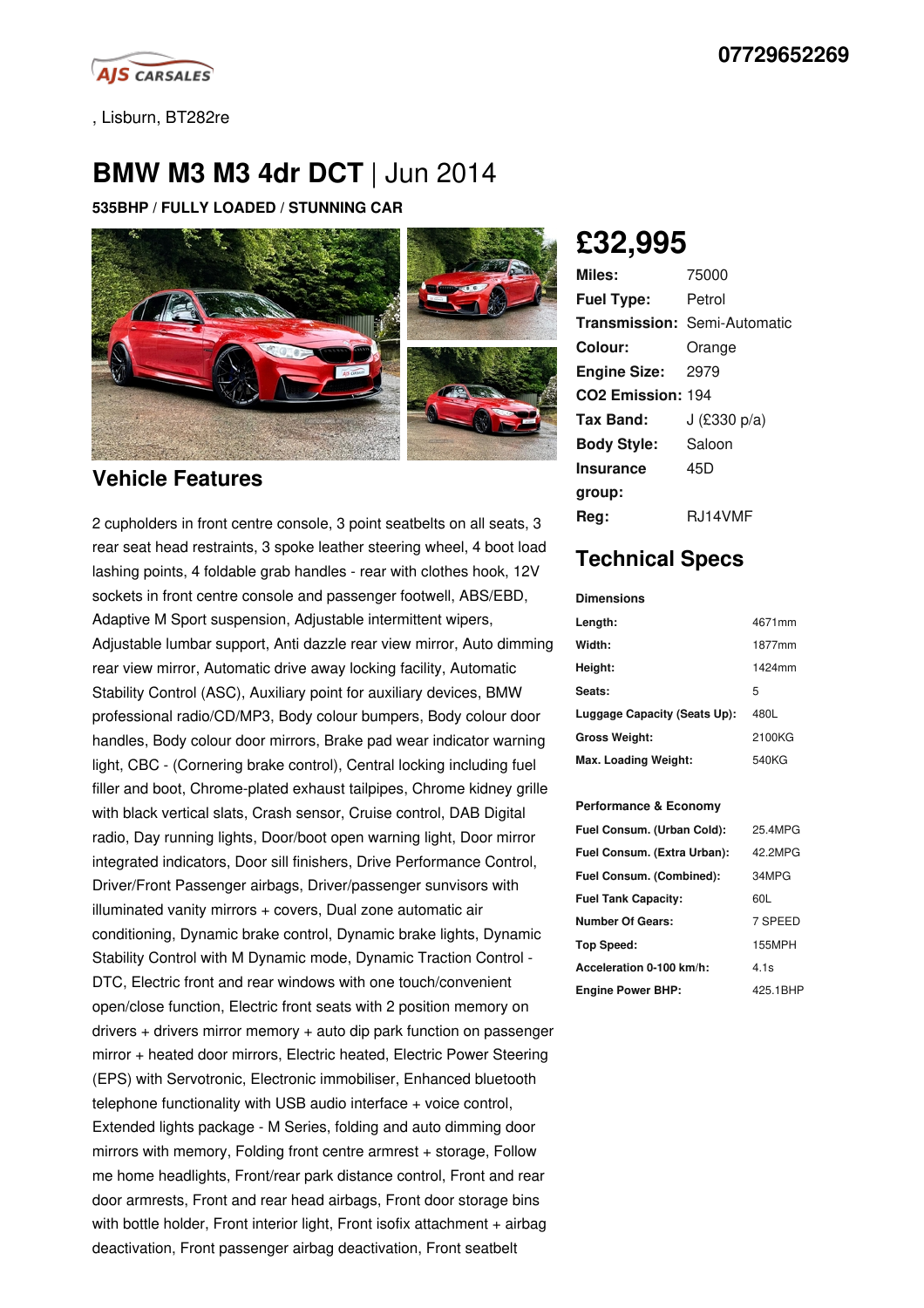pretensioners + load limiters, Front seat side impact airbags, Green tinted heat insulating glass, Headlight washers, Heated front seats, Heated rear window with automatic switch off, Heated windscreen washer jets, Height adjustable front headrests, High gloss shadow line, Hill start assist, Individual anthracite headlining, Isofix on 2nd row outer seats, Leather gear knob, Leather handbrake grip, Lights on warning, Lockable/illuminated glovebox, Luggage compartment lighting, M differential lock, Media pack - Professional - M3, M mobility system (flat-tyre repair system), Multi-function controls for steering wheel, Oil temperature gauge, On board computer, On board diagnostics, Outside temperature display, Rain sensor + automatic driving lights control, Rake/reach adjustable steering wheel, Rear child proof door locks, Rear lip spoiler, Rear storage compartment in multifunction centre console with sliding cover, Seatbelt warning, Service interval indicator, Shark fin roof aerial, Stop/start button, Storage compartment in rear doors, Thatcham cat 1 remote alarm, Toolkit located in luggage compartment, Tyre puncture warning system, Velour floormats, Warning triangle and first aid kit

## **Vehicle Description**

BMW M3TWIN TURBO

#### 535 BHP

We are delighted to offer this truly stunning F80 M3. This particular vehicle has been recently enhanced with a full subtle modifications including Akrapovic downpipes, de-cat pipes and a stage 2 remap producing 535bhp. This car sounds incredible on M2 sport mode with its pops and bangs. Having covered 70k miles, it comes with a Full Main Dealer Service History. It has also just been serviced. Finished in the most beautiful and sought after colour sahkir orange with contrasting unmarked black heated leather. It's boasts of a brandnew set of 20" quantum44 deep concave alloys and an upgraded sports lowered and hardened H&R suspension. This car is a stunning example.

First to see will buy.

#### 2015

3.0 Twin Turbo DCT Automatic gearbox Stage 2 remap (535 bhp ) Anti lag ( pops and bangs ) Down pipes and Decat pipes 20" Quantum44 Alloys finished in a gloss black New sport tyres Carbon interior Trims M Performance Black M3 Kidney Grilles Genuine M performance carbon front splitter Genuine M performance carbon vacuum splitters M performance side blades